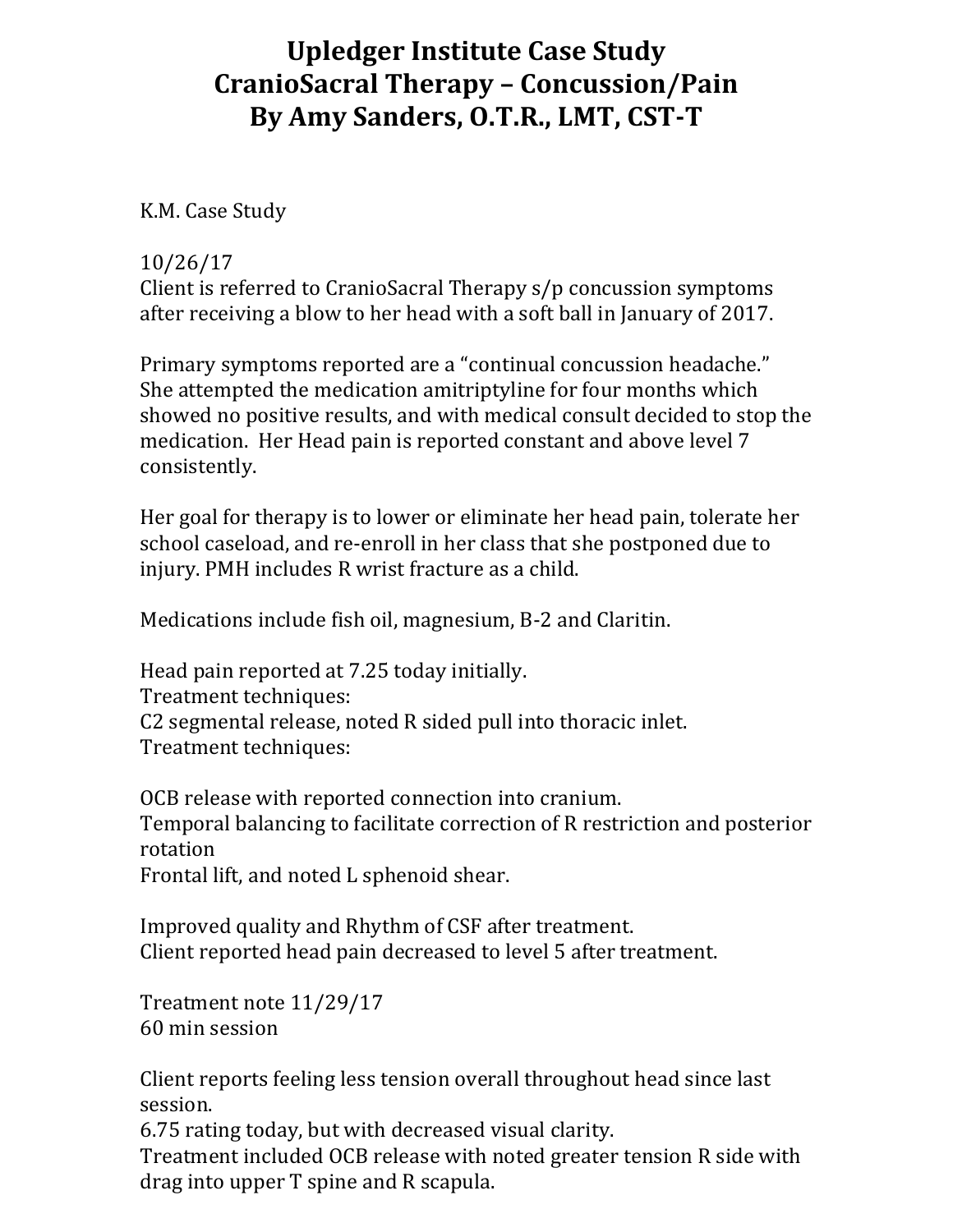C2 and C3 segmental releases with improved dural glide. Intra oral Bilateral ptergyoid releases.

Temporal balancing and occipital traction with noted medial and inferior pull on R.

Post session pain reported at 5.75 with tension in cranium "barely there."

Headache is described as a brain ache that was deep and is more surface. The pain in forehead is gone however is still present in the back.

Treatment session 60 mins 11/5/17

Client reports that her pain changes a lot now, and moves throughout her head. She has been able to eliminate her nap to sleep in study hall at school, and is not as fatigued after school. Pain is reported at level 5 in occipital and temporal areas. Pain has decreased since last session to level 4 per report at times.

Treatment techniques:

Thoracic inlet with R mid scapular approach.

Gentle self-unwinding and deep sighs with cranial connection reported. OCB sustained release with dural traction and occipital spreading.

Spheno-basilar balancing with noted decompression.

After treatment client reports pain is at level 4.5 (deep) and tension is at level 6.

Client explains that her pain and tension are different. Pain is the deep sensation and tension is more surface pain that runs throughout head.

Treatment session 60 min 11/17/17

Client reports that she is holding at level 4.5-4.75 with head pain, but verbalizing able to stay stable with heavy school load and minimal sleep due to homework requirements. She reports feeling less emotional and is pleased that with increased stress, her head pain as not increased. Pain is reported today in parietal area.

Treatment

Thoracic inlet release, with dialogue around tension and pressure of being a junior in high school.

Hyoid release, OCB release and sustained parietal lift.

After treatment client reports feeling more healthy overall, with pain at 4.75 with less tension and pain being more surface focused than deep pain.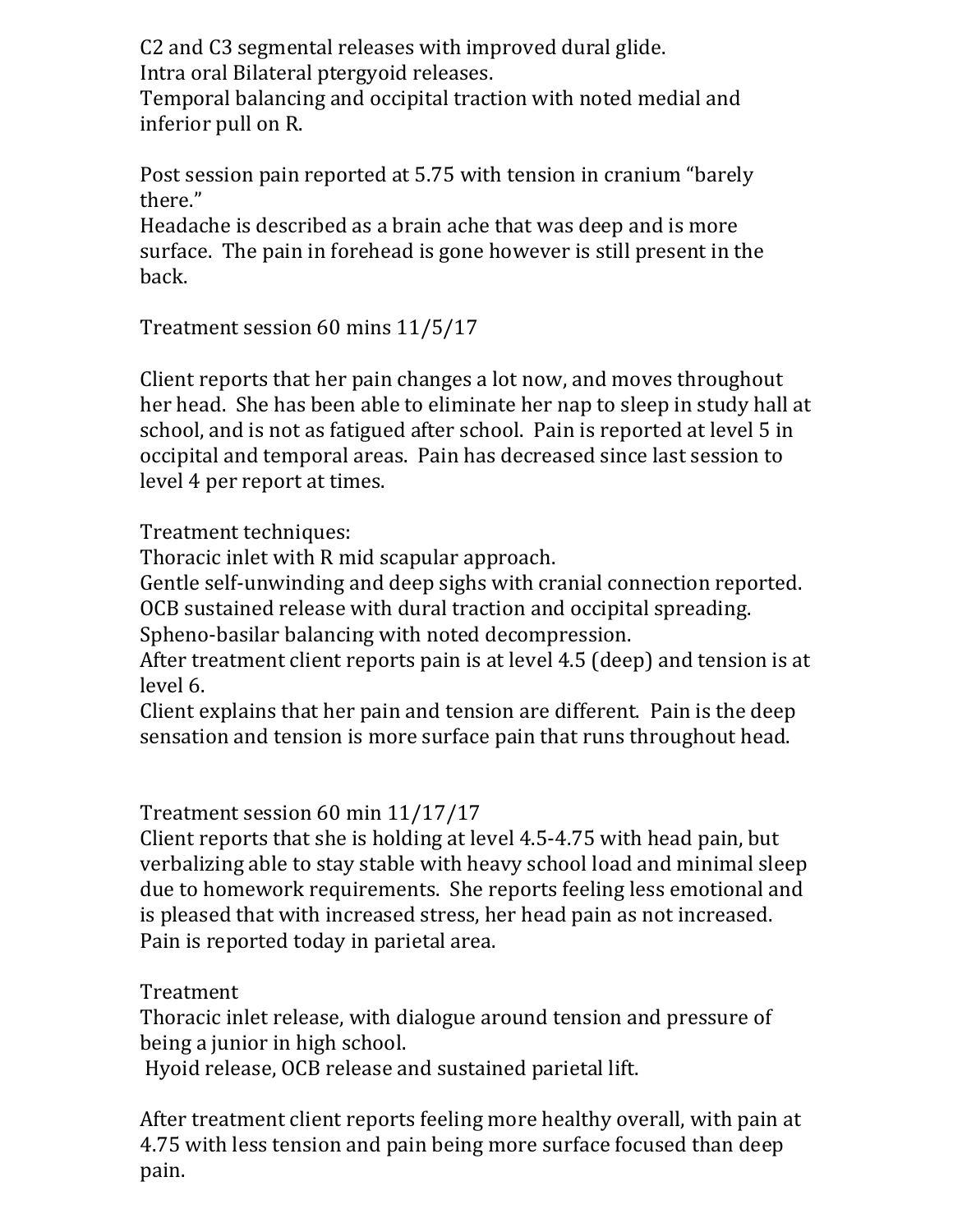Treatment session 60 min 11/22/17

Client reports improved ability to stay focused on studies. Treatment includes C2 segmental release. R psoas release Bilateral intraoral ptergyoid release and zygoma releases. OCB decompression SBJ balancing Tension less after treatment

Treatment note 11/29/17 60 mins Client reports that her brother accidently hit her head and pain over break is constant tension at 4.5, with deep pain at 5.0-5.5.

Thoracic inlet releases, R suprascapular releases. Intra oral jaw and zygoma releases, temporal balancing with noted R posterior rotation. L sidebend sphenoid lesion with correction.

Post treatment head pain reported at 4.25 with tension being more surface.

Treatment note 12/6/17 60 mins

Client reports pain 4.75-5 with constant changing from deep to superficial. Pain reported at base of skull today.

Noted with protracted shoulders and forward head during postural assessment.

Thoracic inlet, cervical spine releases, chest opening with pectoral releases. Intraoral jaw releases.

OCB release, temporal balancing parietal lift. Reports pain 4.5 with deep tension but "not a lot"

Instructed on gentle chest opening exercises supine over blanket roll, with demonstrated understanding.

Treatment note 12/20/17

Pain reported at 5-5.5 with tension level moving. High focus at school for exams before break Pain is reported R parietal, R forehead, R jaw.

Intraoral releases, R supra scapular releases specifically R trapezius.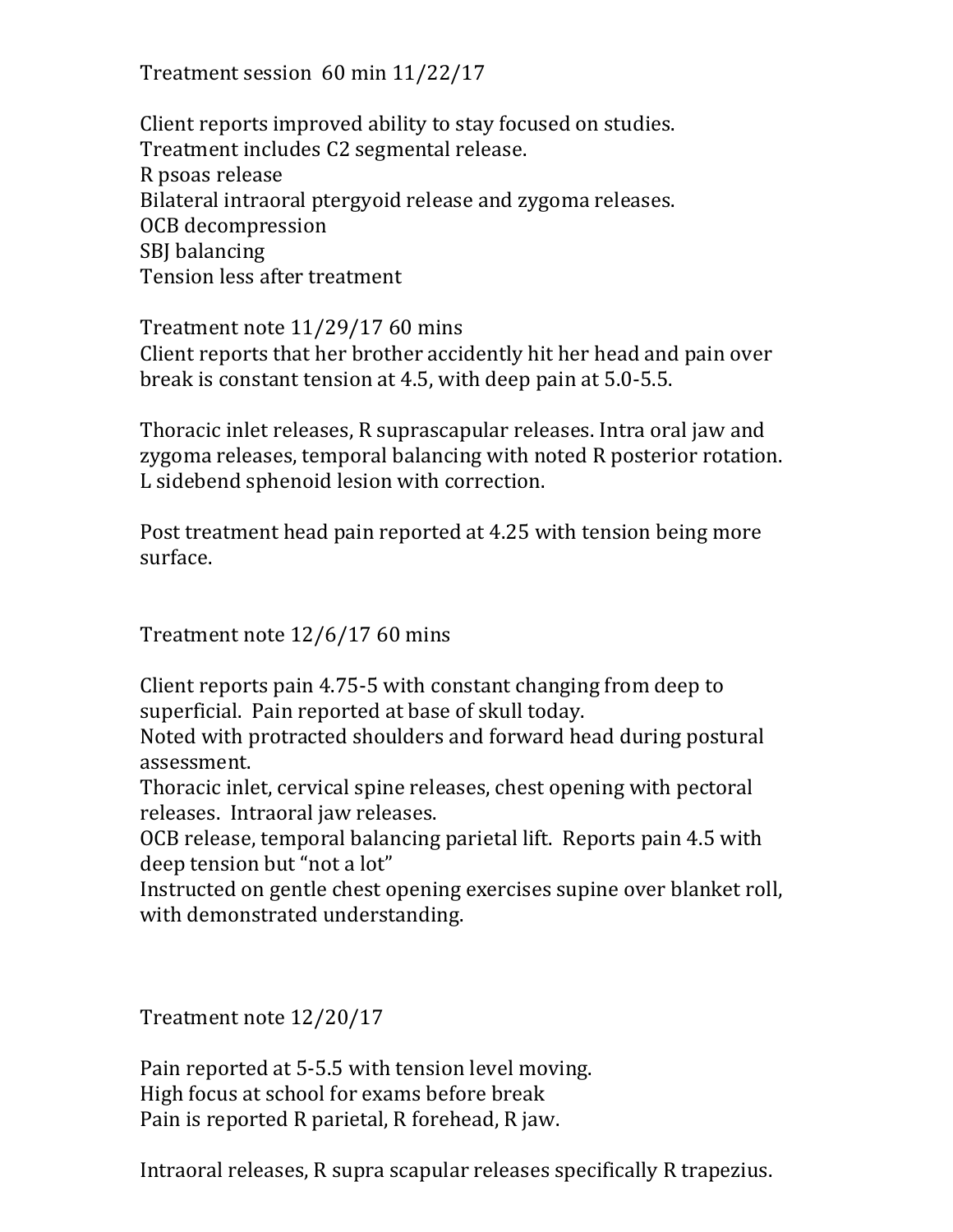Bilateral arm traction with gentle unwinding. OCB release with traction and spreading. Pareital decompression with noted restriction posteriorly.

Client reports improved C spine ROM and tension moving to surface after treatment with pain at 5.25.

Treatment note 1/8/18

Client reports sleeping a lot over break and says "intuitively that she knows her head hurts but can't localize where the pain is"

R scapular releases with lateral glide, Bilateral chest opening and pectoral releases.

Intra oral releases with ear pulls to balance temporal bones. Sacral decompression with noted L inferior shear.

Pelvic diaphragm release with verbalized connection into parietal area.

Parietal decompression

Home program sustained chest opening over blanket roll with T spine slight extension.

Head pain 4.75 with movement to surface from deep.

Final Treatment Note and Discharge Assessment 60 minutes

Client reports that she has found significant relief in her cranial tension and deep pain after receiving CST for her post concussion symptoms. Her mother reports concern over continued need for long hours of sleep. Therapist suggests a visit with MD. to discuss nutrition and sleep, along with continued anti gravity chest opening and neck lengthening exercises.

She rates her overall pain at level 4.5 (as constantly aware of her pain but able to complete all activites.)

She reports still needing several hours of sleep per day when school is in session, due to workload.

Treatment today consists of Thoracic inlet, cervical spine releases, OCB release with dural traction. Pelvic diaphragm release with right anterior rotational correction Lumbo/sacral decompression Dural rock and glide Occipital spreading, temporal release and balancing, parietal lift.